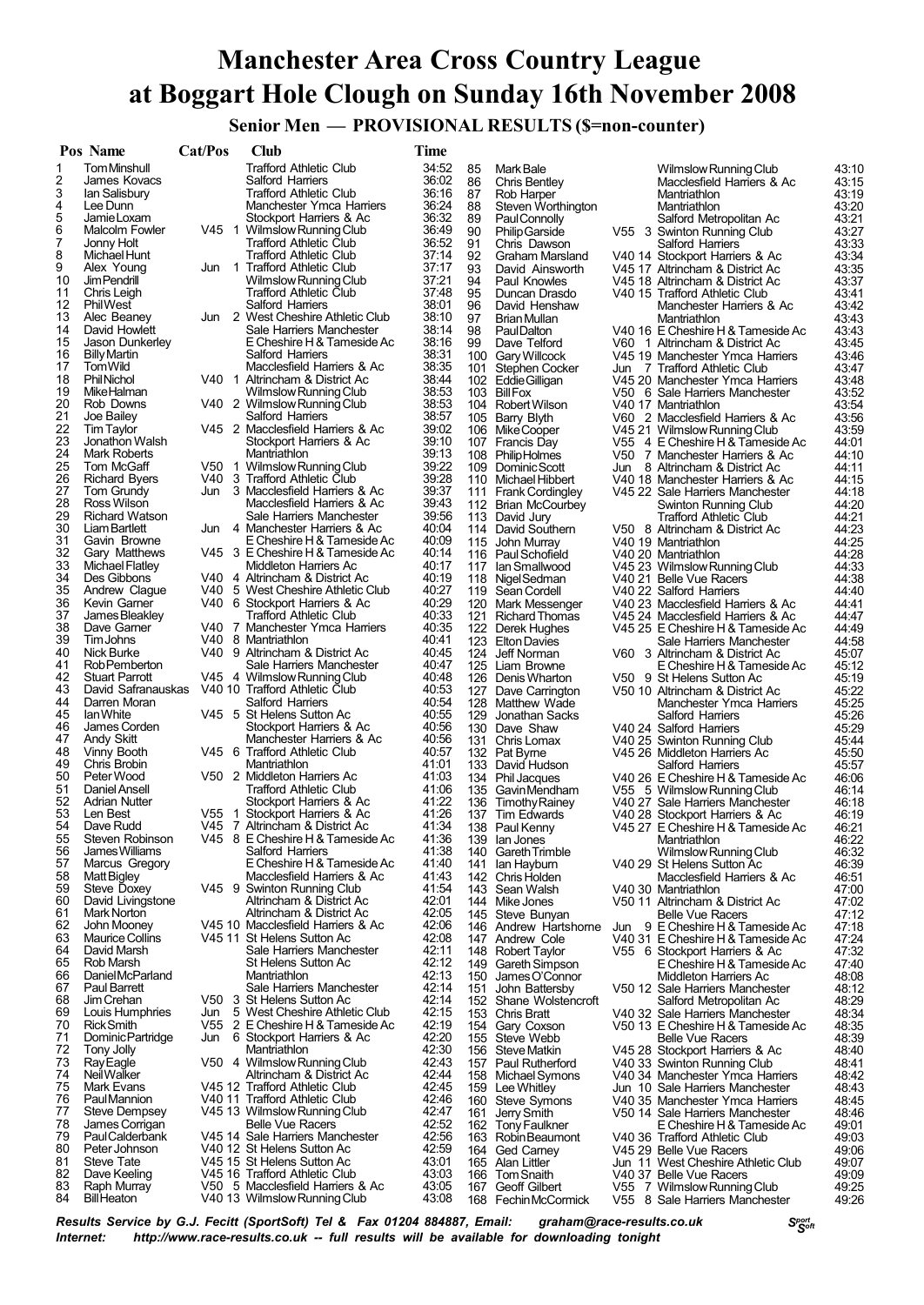| 169 Dave Hough<br>Rob Gray<br>170<br>Mark Hadfield<br>171<br>Jack Carney<br>172<br>Michael Cunningham<br>173<br>174 Mark Wheelton<br>Daniel Bamber<br>175<br>\$John Purdy<br>176<br>\$Darren Riley<br>177<br>Colin Rathbone<br>178<br>TommyDaniels<br>179<br>180 Anthony Ward<br>Mike Wharton<br>181<br>Mark Wallwork<br>182<br>Chris Jones<br>183<br>Nigel Oldham<br>184<br>lan Welsh<br>185<br><b>Andy Chalmers</b><br>186<br>Daniel Harle<br>187<br>Andy Schofield<br>188<br>Andrew Evans<br>189<br>\$Paul Bates<br>190<br>Roland Bowness<br>191<br>Stefan Schumacher<br>192<br><b>Stuart Mairs</b><br>193 | V60 | V55 9 West Cheshire Athletic Club<br>Mantriathlon<br>Middleton Harriers Ac<br>V50 15 Salford Metropolitan Ac<br>V60 4 Manchester Harriers & Ac<br>V45 30 Macclesfield Harriers & Ac<br>E Cheshire H & Tameside Ac<br>V40 38 Rochdale Harriers & Ac<br>V40 39 Unattached<br>V60 5 Vale Roval Ac<br>6 Salford Harriers<br>V45 31 Stockport Harriers & Ac<br>Sale Harriers Manchester<br>V45 32 Salford Metropolitan Ac<br>V40 40 Salford Metropolitan Ac<br>Manchester Ymca Harriers<br>V45 33 Mantriathlon<br>V45 34 Mantriathlon<br>Macclesfield Harriers & Ac<br>E Cheshire H & Tameside Ac<br>V45 35 Salford Metropolitan Ac<br>Unattached<br>V60 7 Salford Harriers<br>V50 16 Sale Harriers Manchester<br>Salford Metropolitan Ac | 49:33<br>49:46<br>50:05<br>50:10<br>50:11<br>50:13<br>50:22<br>50:25<br>50:32<br>50:34<br>50:39<br>50:40<br>50:41<br>50:43<br>51:24<br>51:35<br>51:37<br>51:39<br>52:06<br>52:32<br>52:34<br>52:49<br>53:21<br>53:30<br>53:32 | 195<br>196<br>197<br>199<br>200<br>201<br>202<br>203<br>204<br>208<br>209<br>210<br>211<br>212<br>213<br>214 | 194 Dave Wood<br>John Pickup<br>Mark Hulme<br>Howard Bamber<br>198 Paddy Farrelly<br>Steve McCall<br>John Davies<br>Alan Romagnolo<br>David Shoesmith<br>Andy Brigg<br>Barry Guy<br>205 \$Stuart Shears<br>206 Tony Houghton<br>207 Colin Timpson<br>Neil Atherton<br>JamesLambe<br>David Okopochini<br>Steve Ingham<br>Chris Johnson<br>Jon Paramor<br>Kevin Egerton<br>215 Bob Horrocks<br>216 Tony Thackery<br>217 Andy Smith |  | V45 36 Manchester Harriers & Ac<br>V45 37 Swinton Running Club<br>V50 17 Salford Metropolitan Ac<br>V50 18 E Cheshire H & Tameside Ac<br>V50 19 Salford Metropolitan Ac<br>V45 38 Manchester Harriers & Ac<br>V60 8 Vale Royal Ac<br>V40 41 Sale Harriers Manchester<br>V55 10 Macclesfield Harriers & Ac<br>Mantriathlon<br>V55 11 Belle Vue Racers<br>Unattached<br>V45 39 Belle Vue Racers<br>V60 9 E Cheshire H & Tameside Ac<br>V45 40 Manchester Ymca Harriers<br>V45 41 Sale Harriers Manchester<br>V40 42 Belle Vue Racers<br>V50 20 Manchester Ymca Harriers<br>V60 10 E Cheshire H & Tameside Ac<br>V55 12 Manchester Ymca Harriers<br>V55 13 Belle Vue Racers<br>V60 11 Middleton Harriers Ac<br>V60 12 West Cheshire Athletic Club<br>Swinton Running Club | 53:45<br>53:50<br>53:53<br>54:26<br>54:34<br>54:36<br>54:43<br>54:52<br>54:56<br>55:04<br>55:05<br>55:08<br>55:13<br>55:27<br>55:37<br>55:38<br>55:59<br>56:15<br>57:06<br>57:11<br>1:00:30<br>1:02:04<br>1:02:29<br>1:06:23 |
|---------------------------------------------------------------------------------------------------------------------------------------------------------------------------------------------------------------------------------------------------------------------------------------------------------------------------------------------------------------------------------------------------------------------------------------------------------------------------------------------------------------------------------------------------------------------------------------------------------------|-----|--------------------------------------------------------------------------------------------------------------------------------------------------------------------------------------------------------------------------------------------------------------------------------------------------------------------------------------------------------------------------------------------------------------------------------------------------------------------------------------------------------------------------------------------------------------------------------------------------------------------------------------------------------------------------------------------------------------------------------------|-------------------------------------------------------------------------------------------------------------------------------------------------------------------------------------------------------------------------------|--------------------------------------------------------------------------------------------------------------|----------------------------------------------------------------------------------------------------------------------------------------------------------------------------------------------------------------------------------------------------------------------------------------------------------------------------------------------------------------------------------------------------------------------------------|--|------------------------------------------------------------------------------------------------------------------------------------------------------------------------------------------------------------------------------------------------------------------------------------------------------------------------------------------------------------------------------------------------------------------------------------------------------------------------------------------------------------------------------------------------------------------------------------------------------------------------------------------------------------------------------------------------------------------------------------------------------------------------|------------------------------------------------------------------------------------------------------------------------------------------------------------------------------------------------------------------------------|
|---------------------------------------------------------------------------------------------------------------------------------------------------------------------------------------------------------------------------------------------------------------------------------------------------------------------------------------------------------------------------------------------------------------------------------------------------------------------------------------------------------------------------------------------------------------------------------------------------------------|-----|--------------------------------------------------------------------------------------------------------------------------------------------------------------------------------------------------------------------------------------------------------------------------------------------------------------------------------------------------------------------------------------------------------------------------------------------------------------------------------------------------------------------------------------------------------------------------------------------------------------------------------------------------------------------------------------------------------------------------------------|-------------------------------------------------------------------------------------------------------------------------------------------------------------------------------------------------------------------------------|--------------------------------------------------------------------------------------------------------------|----------------------------------------------------------------------------------------------------------------------------------------------------------------------------------------------------------------------------------------------------------------------------------------------------------------------------------------------------------------------------------------------------------------------------------|--|------------------------------------------------------------------------------------------------------------------------------------------------------------------------------------------------------------------------------------------------------------------------------------------------------------------------------------------------------------------------------------------------------------------------------------------------------------------------------------------------------------------------------------------------------------------------------------------------------------------------------------------------------------------------------------------------------------------------------------------------------------------------|------------------------------------------------------------------------------------------------------------------------------------------------------------------------------------------------------------------------------|

#### **Senior Men — TEAM RESULTS**

#### **NOTE:Unattached and non-counters are DELETEDbefore teams are calculated**

| 1 Trafford Athletic Club<br>2 Wilmslow Running Club<br>3 Salford Harriers<br>4 Macclesfield Harriers & Ac<br>5 Stockport Harriers & Ac<br>6 E Cheshire H & Tameside Ac<br>7 Altrincham & District Ac<br>8 Trafford Athletic Club<br>- 'B<br>9 Sale Harriers Manchester<br>10 Mantriathlon<br>11 St Helens Sutton Ac<br>12 Manchester Ymca Harriers<br>Έ,<br>13 Wilmslow Running Club                                   | $39 -$<br>$122 -$<br>6<br>2<br>$151 -$<br>$214 -$<br>17<br>$215 -$<br>5<br>$260 -$<br>15<br>$267 -$<br>18<br>26<br>$280 -$<br>14<br>$294 -$<br>$337 -$<br>-24<br>$402 -$<br>45<br>$530 -$<br>4<br>$542 -$<br>73                                                           | <b>TomMinshull</b><br><b>MalcolmFowler</b><br>James Kovacs<br>Tom Wild<br>Jamie Loxam<br>Jason Dunkerley 31<br>PhilNichol<br>Richard Byers<br>37<br>David Howlett<br>Mark Roberts<br>lan White<br>LeeDunn<br>RayEagle                                                                               | 3 Ian Salisbury<br>10 JimPendrill<br>12 Phil West<br>22 Tim Tavlor<br>23 Jonathon Walsh<br><b>Gavin Browne</b><br>34 Des Gibbons<br>James Bleakley<br>29 Richard Watson<br>39 Tim Johns<br>63 Maurice Collins<br>38 DaveGamer<br>77 Steve Dempsey | 7 Jonny Holt<br>19 Mike Halman<br>16 BillyMartin<br>27 Tom Grundy<br>36 KevinGamer<br>32 Gary Matthews<br>40 Nick Burke<br>43 David Safranauskas 48 Vinny Booth<br>41 Rob Pemberton<br>49 Chris Brobin<br>65 RobMarsh<br>100 Gary Willcock<br>84 BillHeaton | 46<br>68   | 8 Michael Hunt<br>20 Rob Downs<br>21 JoeBailey<br>28 Ross Wilson<br>James Corden<br>55 Steven Robinson<br>54 DaveRudd<br>64 David Marsh<br>66 DanielMcParland<br>Jim Crehan<br>102 Eddie Gilligan<br>85 MarkBale                         |                   | 9 Alex Young<br>25 Tom McGaff<br>44 Darren Moran<br>58 MattBigley<br>52 Adrian Nutter<br>57 Marcus Gregory<br>60 David Livingstone 61 Mark Norton<br>51 Daniel Ansell<br>67 PaulBarrett<br>72 Tony Jolly<br>80 PeterJohnson<br>128 Matthew Wade<br>106 Mike Cooper                       | 11 ChrisLeigh<br>42 Stuart Parrott<br>56 James Williams<br>62 John Mooney<br>53 LenBest<br>70 Rick Smith<br>75 Mark Evans<br>79 Paul Calderbank<br>87 RobHarper<br>81 Steve Tate<br>158 Michael Symons<br>117 IanSmallwood |
|------------------------------------------------------------------------------------------------------------------------------------------------------------------------------------------------------------------------------------------------------------------------------------------------------------------------------------------------------------------------------------------------------------------------|---------------------------------------------------------------------------------------------------------------------------------------------------------------------------------------------------------------------------------------------------------------------------|-----------------------------------------------------------------------------------------------------------------------------------------------------------------------------------------------------------------------------------------------------------------------------------------------------|---------------------------------------------------------------------------------------------------------------------------------------------------------------------------------------------------------------------------------------------------|-------------------------------------------------------------------------------------------------------------------------------------------------------------------------------------------------------------------------------------------------------------|------------|------------------------------------------------------------------------------------------------------------------------------------------------------------------------------------------------------------------------------------------|-------------------|------------------------------------------------------------------------------------------------------------------------------------------------------------------------------------------------------------------------------------------------------------------------------------------|----------------------------------------------------------------------------------------------------------------------------------------------------------------------------------------------------------------------------|
| 14 Manchester Harriers & Ac<br>15 Altrincham & District Ac 'B'<br>16 Macclesfield Harriers & Ac 'B'<br>Έ<br>17 Mantriathlon<br>18 West Cheshire Athletic Club<br>19 E Cheshire H & Tameside Ac 'B'<br>20 Swinton Running Club<br>21 Middleton Harriers Ac<br>22 Sale Harriers Manchester<br>'B'<br>Έ,<br>23 Salford Harriers<br>'В'<br>24 Stockport Harriers & Ac<br>25 Belle Vue Racers<br>26 Salford Metropolitan Ac | $564 -$<br>- 30<br>74<br>$583 -$<br>-83<br>$657 -$<br>88<br>659<br>$\overline{\phantom{m}}$<br>13<br>663<br>$\overline{\phantom{m}}$<br>-98<br>$724 -$<br>741 —<br>-59<br>- 33<br>747 —<br>$777 - 103$<br>$779 - 91$<br>-71<br>$782 -$<br>$826 -$<br>-78<br>89<br>$961 -$ | Liam Bartlett<br><b>NeilWalker</b><br>Raph Murray<br>Steven Worthington 97 Brian Mullan<br>AlecBeaney<br><b>PaulDalton</b><br>Steve Doxey<br>Michael Flatley<br>BillFox<br>Chris Dawson<br>Dominic Partridge 92 Graham Marsland 137 Tim Edwards<br>James Corrigan 118 Nigel Sedman<br>Paul Connolly | 47 Andy Skitt<br>93 David Ainsworth<br>86 Chris Bentley<br>35 Andrew Claque<br>107 Francis Day<br>90 Philip Garside<br>50 PeterWood<br>111 Frank Cordingley 123<br>119 Sean Cordell<br>152 Shane Wolstencroft 172 Jack Camey                      | 96 David Henshaw<br>94 Paul Knowles<br>105 BarryBlyth<br>104 Robert Wilson<br>69 Louis Humphries<br>122 DerekHughes<br>112 BrianMcCourbey 131 ChrisLomax<br>132 PatBvme<br><b>EltonDavies</b><br>129 Jonathan Sacks<br>145 SteveBunyan                      | 120<br>136 | 108 PhilipHolmes<br>99 Dave Telford<br>Mark Messenger<br>115 John Murray<br>165 Alan Littler<br>125 LiamBrowne<br>150 James O'Connor<br><b>Timothy Rainey</b><br>130 DaveShaw<br>148 Robert Taylor<br>155 SteveWebb<br>180 Mark Wallwork | 121<br>171<br>151 | 109 Dominic Scott 114 David Southern<br>Richard Thomas 142 Chris Holden<br>116 Paul Schofield<br>169 Dave Hough<br>134 Phil Jacques<br>157 Paul Rutherford 192 John Pickup<br>Mark Hadfield<br>JohnBattersby<br>133 David Hudson<br>156 SteveMatkin<br>164 Ged Carney<br>181 Chris Jones | 110 Michael Hibbert 173 Michael Cunningham<br>139 Ian Jones<br>212 Tony Thackery<br>138 PaulKenny<br>211 Bob Horrocks<br>153 Chris Bratt<br>177 Tommy Daniels<br>178 Anthony Ward<br>166 Tom Snaith<br>187 Andrew Evans    |

### **Senior Men - Junior — PROVISIONAL RESULTS (\$=non-counter)**

|                                            | Pos Name                                                                                                                                                                | Cat/Pos | <b>Club</b>                                                                                                                                                                                                                                                                                             | <b>Time</b>                                                                            |
|--------------------------------------------|-------------------------------------------------------------------------------------------------------------------------------------------------------------------------|---------|---------------------------------------------------------------------------------------------------------------------------------------------------------------------------------------------------------------------------------------------------------------------------------------------------------|----------------------------------------------------------------------------------------|
| 2<br>3<br>4<br>5<br>6<br>7<br>8<br>9<br>10 | Alex Young<br>Alec Beaney<br>Tom Grundy<br>Liam Bartlett<br>Louis Humphries<br>Dominic Partridge<br>Stephen Cocker<br>Dominic Scott<br>Andrew Hartshorne<br>Lee Whitley |         | <b>Trafford Athletic Club</b><br>West Cheshire Athletic Club<br>Macclesfield Harriers & Ac<br>Manchester Harriers & Ac<br>West Cheshire Athletic Club<br>Stockport Harriers & Ac<br><b>Trafford Athletic Club</b><br>Altrincham & District Ac<br>E Cheshire H & Tameside Ac<br>Sale Harriers Manchester | 37:17<br>38:10<br>39:37<br>40:04<br>42:15<br>42:20<br>43:47<br>44:11<br>47:18<br>48:43 |
| 11                                         | Alan Littler                                                                                                                                                            |         | West Cheshire Athletic Club                                                                                                                                                                                                                                                                             | 49:07                                                                                  |

#### **Senior Men - Junior — TEAM RESULTS NOTE:Unattached and non-counters are DELETEDbefore teams are calculated**

1 West Cheshire Athletic Club 18 — 2 Alec Beaney 5 Louis Humphries 11 Alan Littler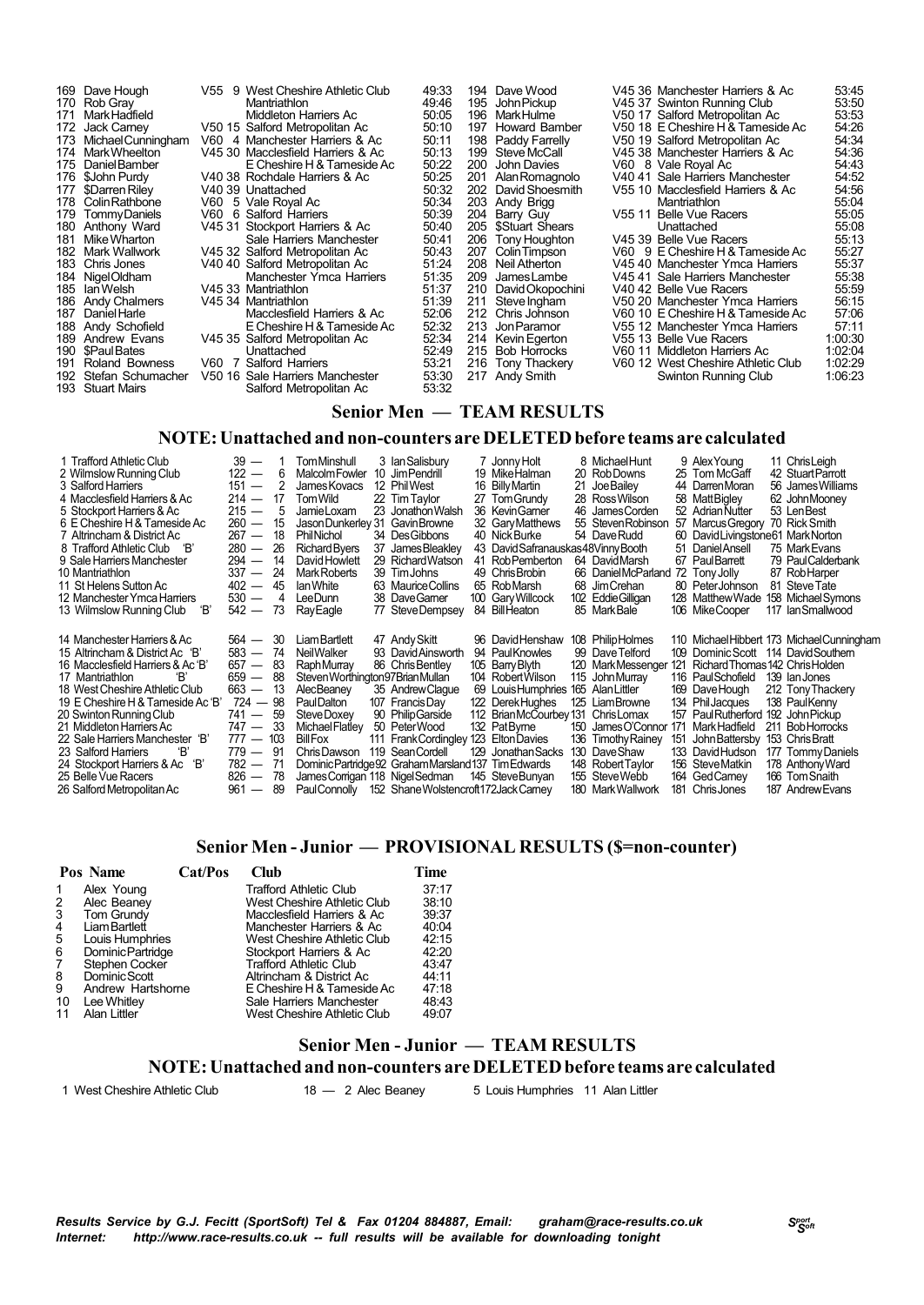## **Manchester Area Cross Country League at Boggart Hole Clough on Sunday 16th November 2008**

# **Senior Men (Vets)** — **PROVISIONAL RESULTS (\$=non-counter)**<br>Cat/Pos Club Time

|          | Pos Name                        | <b>Cat/Pos</b> | Club                                                              | Time           |          |                                   |                                                                     |                |
|----------|---------------------------------|----------------|-------------------------------------------------------------------|----------------|----------|-----------------------------------|---------------------------------------------------------------------|----------------|
| 1        | Malcolm Fowler                  |                | V45 1 Wilmslow Running Club                                       | 36:49          | 65       | Dave Carrington                   | V50 10 Altrincham & District Ac                                     | 45:22          |
| 2        | <b>Phil Nichol</b>              |                | V40 1 Altrincham & District Ac                                    | 38:44          | 66       | Dave Shaw                         | V40 24 Salford Harriers                                             | 45:29          |
| 3        | Rob Downs                       | V40            | 2 Wilmslow Running Club                                           | 38:53          | 67       | Chris Lomax                       | V40 25 Swinton Running Club                                         | 45:44          |
| 4        | Tim Taylor                      | V45            | 2 Macclesfield Harriers & Ac                                      | 39:02          | 68       | Pat Byme                          | V45 26 Middleton Harriers Ac                                        | 45:50          |
| 5        | Tom McGaff                      | V50            | 1 Wilmslow Running Club                                           | 39:22          | 69       | Phil Jacques                      | V40 26 E Cheshire H & Tameside Ac                                   | 46:06          |
| 6        | <b>Richard Byers</b>            | V40            | 3 Trafford Athletic Club                                          | 39:28          | 70       | Gavin Mendham                     | V55 5 Wilmslow Running Club                                         | 46:14          |
| 7        | Gary Matthews                   | V45            | 3 E Cheshire H & Tameside Ac                                      | 40:14          | 71       | <b>Timothy Rainey</b>             | V40 27 Sale Harriers Manchester                                     | 46:18          |
| 8        | Des Gibbons                     |                | V40 4 Altrincham & District Ac                                    | 40:19          | 72       | Tim Edwards                       | V40 28 Stockport Harriers & Ac                                      | 46:19          |
| 9        | Andrew Clague                   | V40            | 5 West Cheshire Athletic Club                                     | 40:27          | 73       | Paul Kenny                        | V45 27 E Cheshire H & Tameside Ac                                   | 46:21          |
| 10       | Kevin Garner                    | V40            | 6 Stockport Harriers & Ac                                         | 40:29          | 74       | lan Hayburn                       | V40 29 St Helens Sutton Ac                                          | 46:39          |
| 11       | Dave Garner                     |                | V40 7 Manchester Ymca Harriers                                    | 40:35          | 75       | Sean Walsh                        | V40 30 Mantriathlon                                                 | 47:00          |
| 12       | Tim Johns                       | V40            | 8 Mantriathlon                                                    | 40:41          | 76       | Mike Jones                        | V50 11 Altrincham & District Ac                                     | 47:02          |
| 13       | Nick Burke                      | V40            | 9 Altrincham & District Ac                                        | 40:45          | 77       | Andrew Cole                       | V40 31 E Cheshire H & Tameside Ac                                   | 47:24          |
| 14       | <b>Stuart Parrott</b>           |                | V45 4 Wilmslow Running Club                                       | 40:48          | 78       | <b>Robert Taylor</b>              | V55 6 Stockport Harriers & Ac                                       | 47:32          |
| 15       | David Safranauskas              |                | V40 10 Trafford Athletic Club                                     | 40:53          | 79       | John Battersby                    | V50 12 Sale Harriers Manchester                                     | 48:12          |
| 16       | lan White                       | V45            | 5 St Helens Sutton Ac                                             | 40:55          | 80       | <b>Chris Bratt</b>                | V40 32 Sale Harriers Manchester                                     | 48:34          |
| 17       | Vinny Booth                     |                | V45 6 Trafford Athletic Club                                      | 40:57          | 81       | Gary Coxson                       | V50 13 E Cheshire H & Tameside Ac                                   | 48:35          |
| 18       | Peter Wood                      | V50            | 2 Middleton Harriers Ac                                           | 41:03          | 82       | Steve Matkin                      | V45 28 Stockport Harriers & Ac                                      | 48:40          |
| 19       | Len Best                        | V55            | 1 Stockport Harriers & Ac                                         | 41:26          | 83       | Paul Rutherford                   | V40 33 Swinton Running Club                                         | 48:41          |
| 20       | Dave Rudd                       |                | V45 7 Altrincham & District Ac                                    | 41:34          | 84       | Michael Symons                    | V40 34 Manchester Ymca Harriers                                     | 48:42          |
| 21       | Steven Robinson                 |                | V45 8 E Cheshire H & Tameside Ac                                  | 41:36          | 85       | Steve Symons                      | V40 35 Manchester Ymca Harriers                                     | 48:45          |
| 22       | Steve Doxey                     |                | V45 9 Swinton Running Club                                        | 41:54          | 86       | Jerry Smith                       | V50 14 Sale Harriers Manchester                                     | 48:46          |
| 23       | John Mooney                     |                | V45 10 Macclesfield Harriers & Ac                                 | 42:06          | 87       | Robin Beaumont                    | V40 36 Trafford Athletic Club                                       | 49:03          |
| 24       | <b>Maurice Collins</b>          |                | V45 11 St Helens Sutton Ac<br>V50 3 St Helens Sutton Ac           | 42:08          | 88       | Ged Carney                        | V45 29 Belle Vue Racers                                             | 49:06          |
| 25<br>26 | Jim Crehan<br><b>Rick Smith</b> |                | V55 2 E Cheshire H & Tameside Ac                                  | 42:14<br>42:19 | 89       | Tom Snaith                        | V40 37 Belle Vue Racers                                             | 49:09          |
| 27       |                                 |                | V50 4 Wilmslow Running Club                                       | 42:43          | 90       | Geoff Gilbert<br>Fechin McCormick | V55 7 Wilmslow Running Club                                         | 49:25          |
| 28       | <b>Ray Eagle</b><br>Mark Evans  |                | V45 12 Trafford Athletic Club                                     | 42:45          | 91<br>92 |                                   | V55 8 Sale Harriers Manchester<br>V55 9 West Cheshire Athletic Club | 49:26<br>49:33 |
| 29       | Paul Mannion                    |                | V40 11 Trafford Athletic Club                                     | 42:46          | 93       | Dave Hough<br>Jack Carney         | V50 15 Salford Metropolitan Ac                                      | 50:10          |
| 30       | Steve Dempsey                   |                | V45 13 Wilmslow Running Club                                      | 42:47          | 94       | Michael Cunningham                | V60 4 Manchester Harriers & Ac                                      | 50:11          |
| 31       | Paul Calderbank                 |                | V45 14 Sale Harriers Manchester                                   | 42:56          | 95       | Mark Wheelton                     | V45 30 Macclesfield Harriers & Ac                                   | 50:13          |
| 32       | Peter Johnson                   |                | V40 12 St Helens Sutton Ac                                        | 42:59          | 96       | \$John Purdy                      | V40 38 Rochdale Harriers & Ac                                       | 50:25          |
| 33       | Steve Tate                      |                | V45 15 St Helens Sutton Ac                                        | 43:01          | 97       | \$Darren Riley                    | V40 39 Unattached                                                   | 50:32          |
| 34       | Dave Keeling                    |                | V45 16 Trafford Athletic Club                                     | 43:03          | 98       | Colin Rathbone                    | V60 5 Vale Royal Ac                                                 | 50:34          |
| 35       | Raph Murray                     |                | V50 5 Macclesfield Harriers & Ac                                  | 43:05          | 99       | <b>TommyDaniels</b>               | V60 6 Salford Harriers                                              | 50:39          |
| 36       | <b>Bill Heaton</b>              |                | V40 13 Wilmslow Running Club                                      | 43:08          |          | 100 Anthony Ward                  | V45 31 Stockport Harriers & Ac                                      | 50:40          |
| 37       | <b>Philip Garside</b>           |                | V55 3 Swinton Running Club                                        | 43:27          |          | 101 Mark Wallwork                 | V45 32 Salford Metropolitan Ac                                      | 50:43          |
| 38       | Graham Marsland                 |                | V40 14 Stockport Harriers & Ac                                    | 43:34          |          | 102 Chris Jones                   | V40 40 Salford Metropolitan Ac                                      | 51:24          |
| 39       | David Ainsworth                 |                | V45 17 Altrincham & District Ac                                   | 43:35          |          | 103 Ian Welsh                     | V45 33 Mantriathlon                                                 | 51:37          |
| 40       | Paul Knowles                    |                | V45 18 Altrincham & District Ac                                   | 43:37          |          | 104 Andy Chalmers                 | V45 34 Mantriathlon                                                 | 51:39          |
| 41       | Duncan Drasdo                   |                | V40 15 Trafford Athletic Club                                     | 43:41          |          | 105 Andrew Evans                  | V45 35 Salford Metropolitan Ac                                      | 52:34          |
| 42       | <b>PaulDalton</b>               |                | V40 16 E Cheshire H & Tameside Ac                                 | 43:43          |          | 106 Roland Bowness                | V60 7 Salford Harriers                                              | 53:21          |
| 43       | Dave Telford                    |                | V60 1 Altrincham & District Ac<br>V45 19 Manchester Ymca Harriers | 43:45<br>43:46 |          | 107 Stefan Schumacher             | V50 16 Sale Harriers Manchester                                     | 53:30          |
| 44<br>45 | Gary Willcock<br>Eddie Gilligan |                | V45 20 Manchester Ymca Harriers                                   | 43:48          |          | 108 Dave Wood                     | V45 36 Manchester Harriers & Ac<br>V45 37 Swinton Running Club      | 53:45          |
| 46       | <b>Bill Fox</b>                 |                | V50 6 Sale Harriers Manchester                                    | 43:52          |          | 109 John Pickup<br>110 Mark Hulme | V50 17 Salford Metropolitan Ac                                      | 53:50<br>53:53 |
| 47       | Robert Wilson                   |                | V40 17 Mantriathlon                                               | 43:54          |          | 111 Howard Bamber                 | V50 18 E Cheshire H & Tameside Ac                                   | 54:26          |
| 48       | Barry Blyth                     |                | V60 2 Macclesfield Harriers & Ac                                  | 43:56          |          | 112 Paddy Farrelly                | V50 19 Salford Metropolitan Ac                                      | 54:34          |
| 49       | Mike Cooper                     |                | V45 21 Wilmslow Running Club                                      | 43:59          |          | 113 Steve McCall                  | V45 38 Manchester Harriers & Ac                                     | 54:36          |
| 50       | <b>Francis Day</b>              |                | V55 4 E Cheshire H & Tameside Ac                                  | 44:01          |          | 114 John Davies                   | V60 8 Vale Royal Ac                                                 | 54:43          |
| 51       | Philip Holmes                   |                | V50 7 Manchester Harriers & Ac                                    | 44:10          |          | 115 Alan Romagnolo                | V40 41 Sale Harriers Manchester                                     | 54:52          |
| 52       | Michael Hibbert                 |                | V40 18 Manchester Harriers & Ac                                   | 44:15          |          | 116 David Shoesmith               | V55 10 Macclesfield Harriers & Ac                                   | 54:56          |
| 53       | <b>Frank Cordingley</b>         |                | V45 22 Sale Harriers Manchester                                   | 44:18          |          | 117 Barry Guy                     | V55 11 Belle Vue Racers                                             | 55:05          |
| 54       | David Southern                  |                | V50 8 Altrincham & District Ac                                    | 44:23          |          | 118 Tony Houghton                 | V45 39 Belle Vue Racers                                             | 55:13          |
| 55       | John Murray                     |                | V40 19 Mantriathlon                                               | 44:25          |          | 119 Colin I impson                | V60 9 E Cheshire H & Tameside Ac                                    | 55:27          |
| 56       | Paul Schofield                  |                | V40 20 Mantriathlon                                               | 44:28          |          | 120 Neil Atherton                 | V4540 Manchester Ymca Harriers                                      | 55:37          |
| 57       | lan Smallwood                   |                | V45 23 Wilmslow Running Club                                      | 44:33          | 121      | James Lambe                       | V45 41 Sale Harriers Manchester                                     | 55:38          |
| 58       | Nigel Sedman                    |                | V40 21 Belle Vue Racers                                           | 44:38          |          | 122 David Okopochini              | V40 42 Belle Vue Racers                                             | 55:59          |
| 59       | Sean Cordell                    |                | V40 22 Salford Harriers                                           | 44:40          |          | 123 Steve Ingham                  | V50 20 Manchester Ymca Harriers                                     | 56:15          |
| 60       | Mark Messenger                  |                | V40 23 Macclesfield Harriers & Ac                                 | 44:41          |          | 124 Chris Johnson                 | V60 10 E Cheshire H & Tameside Ac                                   | 57:06          |
| 61       | <b>Richard Thomas</b>           |                | V45 24 Macclesfield Harriers & Ac                                 | 44:47          |          | 125 Jon Paramor                   | V55 12 Manchester Ymca Harriers                                     | 57:11          |
| 62       | Derek Hughes                    |                | V45 25 E Cheshire H & Tameside Ac                                 | 44:49          |          | 126 Kevin Egerton                 | V55 13 Belle Vue Racers                                             | 1:00:30        |
| 63<br>64 | Jeff Norman                     |                | V60 3 Altrincham & District Ac<br>V50 9 St Helens Sutton Ac       | 45:07          |          | 127 Bob Horrocks                  | V60 11 Middleton Harriers Ac                                        | 1:02:04        |
|          | Denis Wharton                   |                |                                                                   | 45:19          |          | 128 Tony Thackery                 | V60 12 West Cheshire Athletic Club                                  | 1:02:29        |